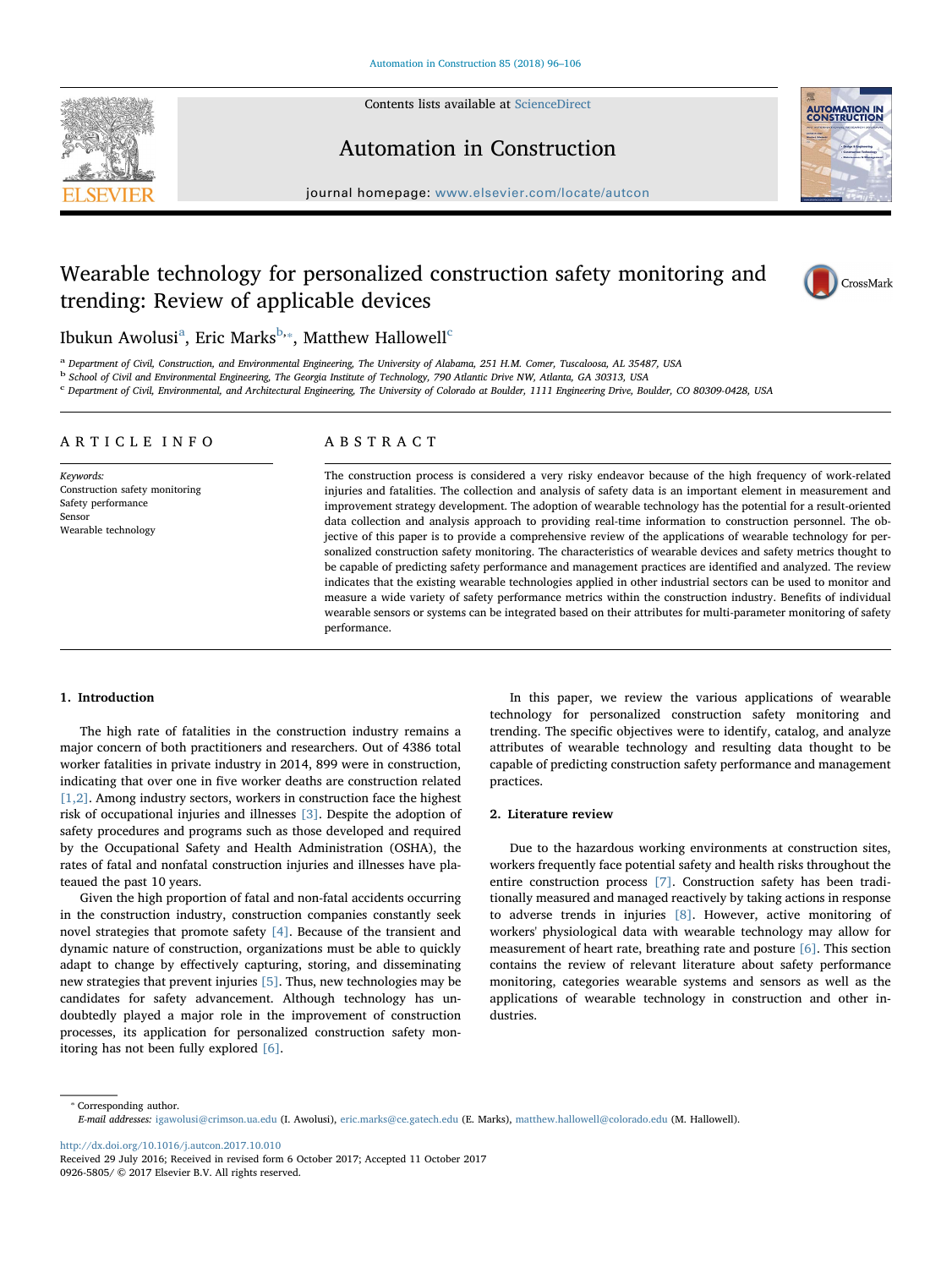#### 2.1. Construction safety measurement and monitoring

Traditional approaches of measuring safety performance indicators are largely manual in nature and based on subjective opinions [9,10,11]. These approaches rely on massive manual data collection efforts; consequently, data are collected at low frequency (e.g., once a month) and when incidents occur [12,13]. These methods are costly, prone to data entry errors, and result in data sets that are too small for effective and successful project control [11]. To overcome the limitations of manual efforts, automated safety monitoring is considered one of the most promising methods for accurate and continuous monitoring of safety performance on construction sites [14]. Automated monitoring system can acquire data, convert it into structured data, and immediately deliver those data to project managers who can take action [15].

Among real-time project monitoring methods, a good number have strong applications for safety. The purpose of safety and health monitoring is to ensure there is effective measurement and management of construction workers safety practices against the existing safety plans and standards [7]. Unfortunately, the temporary nature of construction sites and project organizations makes the use of standard industrial monitoring systems impractical for construction [16]. Among other engineering application areas, automatically monitoring the location and trajectories of people can be useful for safety, security, and process analysis [11]. Wearable technologies in particular may enable the continuous monitoring of a wide range of vital signals which can provide early warning systems for workers with high-risk health issues [17,18].

#### 2.2. Systems and sensors for wearable technology

Wearable technologies are based of different systems ranging from radio-frequency identification (RFID), magnetic field, radar, ultra-wide band (UWB), ultrasonic, sonar, Bluetooth, Global Positing System (GPS) (from Global Navigation Satellite System (GNSS)), laser, video and static camera, electrocardiogram (ECG/EKG), and electromyography (EMG). Sensors like galvanic skin response (GSR), accelerometers, gyroscopes, and magnetometers constitute a body sensor network. The evolution of digital and mobile technology has transformed many aspects of our lives with many examples that demonstrate the current and potential uses of wearable technology in the field of healthcare [19]. Innovations in sensor technology have been essential to the implementation of body sensor networks and have been combined with progress in short-range communication technologies such as ultrawideband radio technology and Bluetooth which have enabled the implementation of wearable computing devices [20].

#### 2.3. Wearable technology in other industries

Different categories of wearable technology have been applied across industries such as health care, manufacturing, mining, and athletics. Some of these technologies have shown signs of positive benefits [21] and efforts are being made by both researchers and industry experts to improve on these technologies and learn from their initial implementation.

With the advent of computing platforms with low power consumption and low cost sensors, wearable technology has been increasingly used in health-related research to promote physical activity [17]. Significant progress in computer technologies, solid-state micro sensors, and telecommunication has advanced the possibilities for individual health monitoring systems to collect and analyze human physiological metrics. A variety of compact wearable sensors are currently available [18,22]. Advances in miniature sensors and wireless technology have made available a new generation of monitoring systems that allow one to record physiological data from individuals carrying on daily activities in the home and outdoor environments [23].

Similarly, remote patient monitoring allows people to keep track of their health while avoiding unnecessary visits to the doctor.

In the business sector, several companies took inspiration from the seminal work achieved by researchers at the National Aeronautics and Space Administration's Jet Propulsion Laboratory (NASA-JPL) and developed systems-based body sensor networks for commercialization [18]. One such device provides wellness applications, wireless activity monitors, and health tracking devices that continuously track data such as heart rate, activity, respiration, body temperature, and posture in order to lower healthcare costs and increase productivity [24,25]. These applications are geared toward increasing knowledge transfer, productivity, and security within business operations including controlled access, customer services, remote supervision, and stock allocation [22,26].

In sports and fitness, wearable technologies are being used widely for tracking performance through the smooth and unobtrusive measurements [27]. Wearable technologies such as the GPS watches, heart rate monitors and pedometers are commonly used to obtain real-time information about performance [27,28]. Wearable technology is being incorporated into a multitude of equipment used by professional athletes to monitor not only their performance, but also their safety [29]. For example, sensors are used in the helmets of National Football League (NFL) players to detect concussions and smart compression shirts that have been wired to measure arm movement and technique to determine a pitcher's effectiveness in Major League Baseball (MLB). Also, wristband wearable GPS sport watches are commonly used in the game of golf during practice sessions to improve swing mechanics [21]. Others existing applications of wearable technologies in sport and fitness sector are related to an active lifestyle, including fitness monitoring, outdoor navigation, body cooling and heating, virtual coaching, and sport performance [22].

In security applications, police officers, firefighters, and paramedics are testing wearable technologies to provide remote communication support and feedback with the ability to access information hands-free while carrying out essential tasks [30]. Additionally, for personal security, lighting technologies and protective clothing are being used to enhance visibility and attract attention.

In the mining industry, a proximity warning system (PWS) based on the GPS and peer-to-peer communication was also developed to prevent collisions between mining equipment, small vehicles, and stationary structures [31]. The concept of GPS-based proximity warning for mining equipment entails the use of differential GPS receivers so that the equipment operators are aware of other vehicles or workers nearby.

Wearable technologies are also increasingly influencing people's daily activities in terms of gaming and in the tools used to operate household devices or other gadgets used in communicating [27]. This involves applications related to interacting with computing resource, including data/media access, interactive gaming, responsive learning, and shared experience [22].

#### 2.4. Wearable technology in construction

As opposed to other industries, the application of wearable technology in construction is at the nascent stage. In fact, there are very few documented cases of application of wearable technology in the construction industry [6]. One of the very few application was the evaluation of a method for testing proximity detection and alert systems to promote safety on construction sites [32–34]. Also, hands-free systems were employed to monitor workers and increase their situational awareness by continuously collecting data on the jobsite, detecting environmental conditions, and the proximity of workers to danger zones [35]. The lack of wide-spread implementation is due, in part, to a lack of reliable data supporting their potential benefits.

Recently, the construction industry has begun to use mobile devices to access and share project data from remote work sites [36]. Although, the construction industry may be slow in adopting trends in mobility